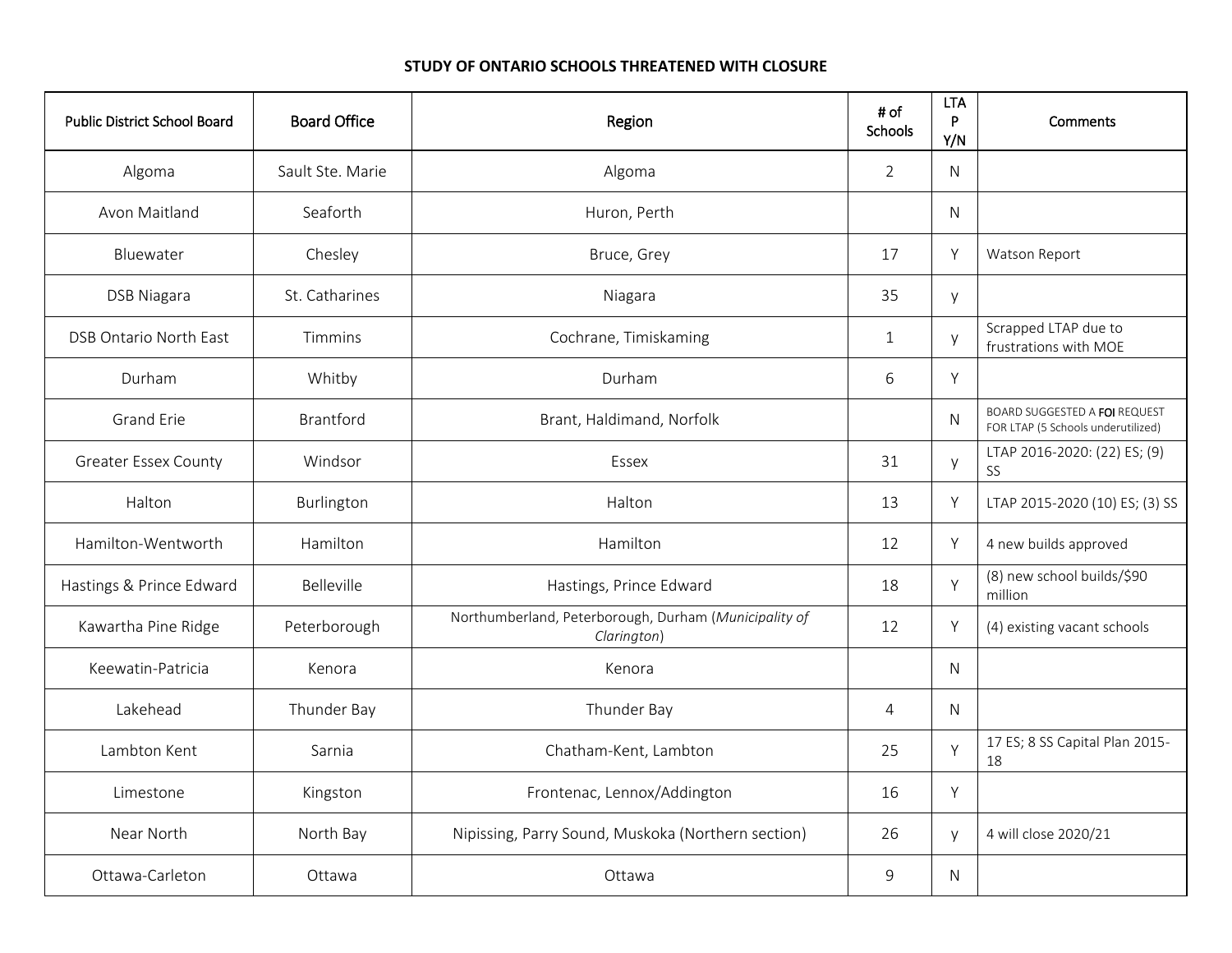| Peel                                                     | Mississauga       | Peel                                                                     | 12           | Y            | 60% Benchmark; 2015-2025<br>(33) new school builds, (10)<br>additions |
|----------------------------------------------------------|-------------------|--------------------------------------------------------------------------|--------------|--------------|-----------------------------------------------------------------------|
| Rainbow                                                  | Sudbury           | Manitoulin, Sudbury                                                      | 33           | Y            | LT Capital Data 2016-2020                                             |
| Rainy River                                              | Fort Frances      | Rainy River                                                              | 1            | N            | 1 replaced with K-12 model                                            |
| Renfrew County                                           | Pembroke          | Renfrew, Nipissing (Southern section)                                    |              | N            |                                                                       |
| Simcoe County                                            | Midhurst          | Simcoe                                                                   | 4            | Y            | Capital Plan 2015-2025                                                |
| Superior-Greenstone                                      | Marathon          | Thunder Bay (Eastern)                                                    | $\mathbf{1}$ | N            |                                                                       |
| Thames Valley                                            | London            | Elgin, Middlesex, Oxford                                                 | 21           | N            | Sparta PS 79% uilization -<br>moving students out to move<br>FI in    |
| Toronto                                                  | Toronto           | Toronto                                                                  | 96           | Y            |                                                                       |
| Trillium Lakelands                                       | Lindsay           | Haliburton, Kawartha Lakes, Muskoka                                      | 28           | Y            | 23 ES; 5 SS                                                           |
| Upper Canada                                             | <b>Brockville</b> | Lanark, Leeds/Grenville, Prescott/Russell, Stormont/Dundas/Gleng<br>arry | 29           | Y            |                                                                       |
| <b>Upper Grand</b>                                       | Guelph            | Dufferin, Wellington                                                     |              | $\mathsf{N}$ |                                                                       |
| Waterloo Region                                          | Kitchener         | Waterloo                                                                 |              | $\mathsf{N}$ |                                                                       |
| York Region                                              | Aurora            | York                                                                     | 11           | Y            | Capital Strategy 2015-2019                                            |
| 12 (38%) Boards with no public online<br>access to LTAPS |                   | <b>TOTAL PUBLIC SCHOOLS</b>                                              | 463          |              |                                                                       |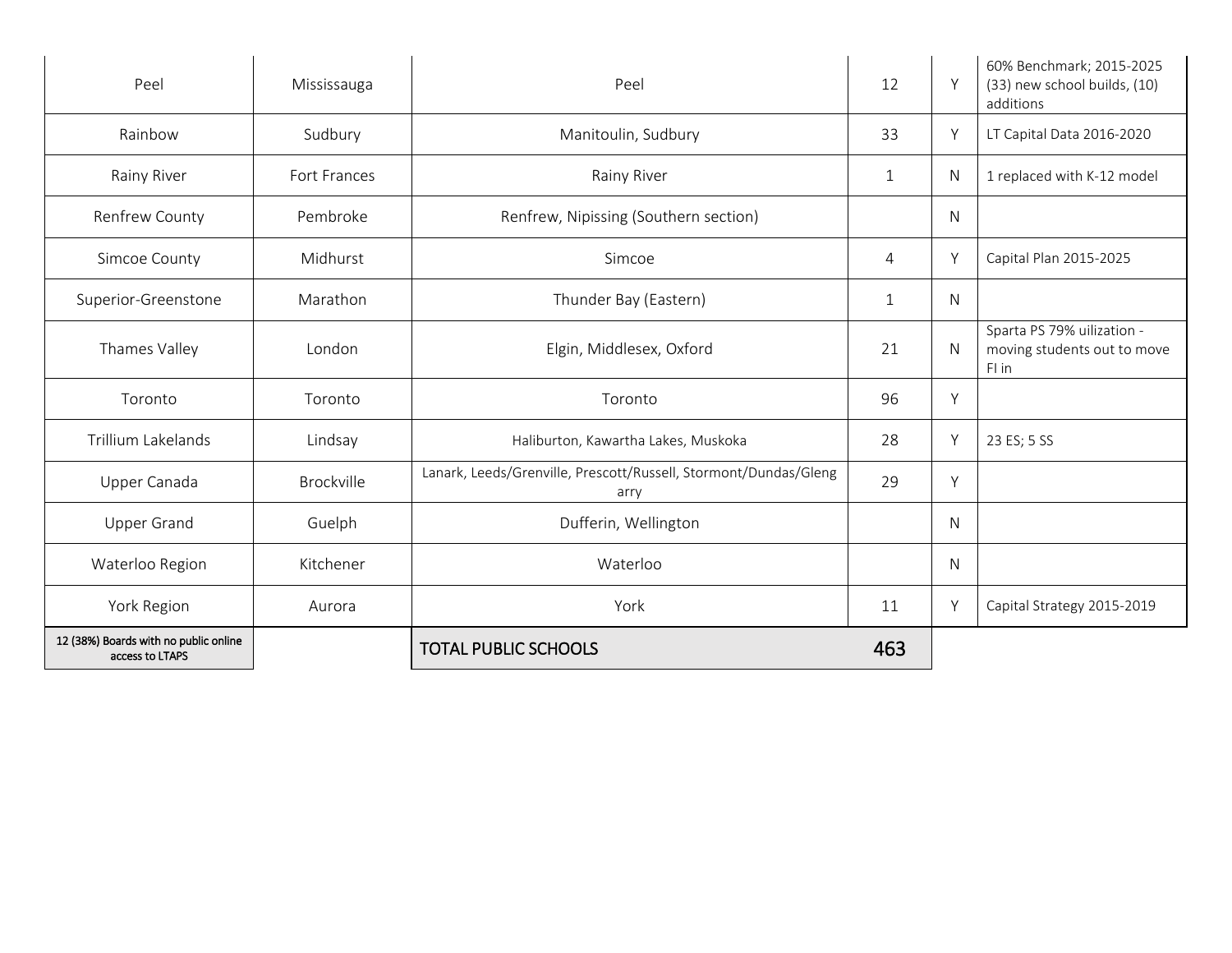| <b>Catholic District School Boards</b>                  | <b>Board Office</b> | Region                                                               | # of<br>schools | <b>LTAP</b><br>Y/N | Comments                                                                    |
|---------------------------------------------------------|---------------------|----------------------------------------------------------------------|-----------------|--------------------|-----------------------------------------------------------------------------|
| Algonquin and Lakeshore                                 | Napanee             | Frontenac, Hastings, Lennox/Addington                                |                 | N                  | No finalized PARG                                                           |
| <b>Brant Haldimand Norfolk</b>                          | <b>Brantford</b>    | Brant, Haldimand, Norfolk                                            | $\mathbf{1}$    | N                  | Watson Report LTAP not<br>publicly posted                                   |
| <b>Bruce-Grey</b>                                       | Hanover             | Bruce, Grey                                                          |                 | $\mathsf{N}$       |                                                                             |
| Catholic DSB Eastern Ontario                            | Kemptville          | Lanark, Leeds/Grenville, Prescott/Russell, Stormont/Dundas/Glengarry |                 | N                  |                                                                             |
| Dufferin-Peel                                           | Mississauga         | Peel, Dufferin                                                       | $\overline{7}$  | Υ                  | 12 new builds                                                               |
| Durham                                                  | Oshawa              | Durham                                                               | $\overline{2}$  | N                  | 2 PARS in progress                                                          |
| Halton                                                  | Burlington          | Halton                                                               | 6               | Υ                  | 6 current PARS; LT Capital Plan<br>2013-2028                                |
| Hamilton-Wentworth                                      | Hamilton            | Hamilton                                                             | 3               | Y                  |                                                                             |
| Huron Perth                                             | Dublin              | Huron, Perth                                                         |                 | N                  |                                                                             |
| Huron-Superior                                          | Sault Ste. Marie    | Algoma                                                               |                 | N                  | No PARG                                                                     |
| Kenora                                                  | Kenora              | Kenora                                                               |                 | N                  |                                                                             |
| London                                                  | London              | Elgin, Middlesex, Oxford                                             | 13              | Y                  | Only 3 identified for PAR<br>Enrollment & Accommodation<br>Report 2015-2020 |
| Niagara                                                 | Welland             | Niagara                                                              | 16              | Υ                  | New School Opening 2017                                                     |
| Nipissing-Parry Sound                                   | North Bay           | Nipissing, Parry Sound                                               |                 | N                  |                                                                             |
| Northeastern                                            | Timmins             | Cochrane, Timiskaming                                                |                 | N                  |                                                                             |
| Northwest                                               | Fort Frances        | Rainy River, Kenora (Western)                                        |                 | N                  |                                                                             |
| Ottawa                                                  | Ottawa              | Ottawa                                                               |                 | $\mathsf{N}$       |                                                                             |
| Peterborough Victoria<br>Northumberland &<br>Clarington | Peterborough        | Kawartha Lakes, Northumberland, Peterborough,<br>Durham (Clarington) |                 | ${\sf N}$          |                                                                             |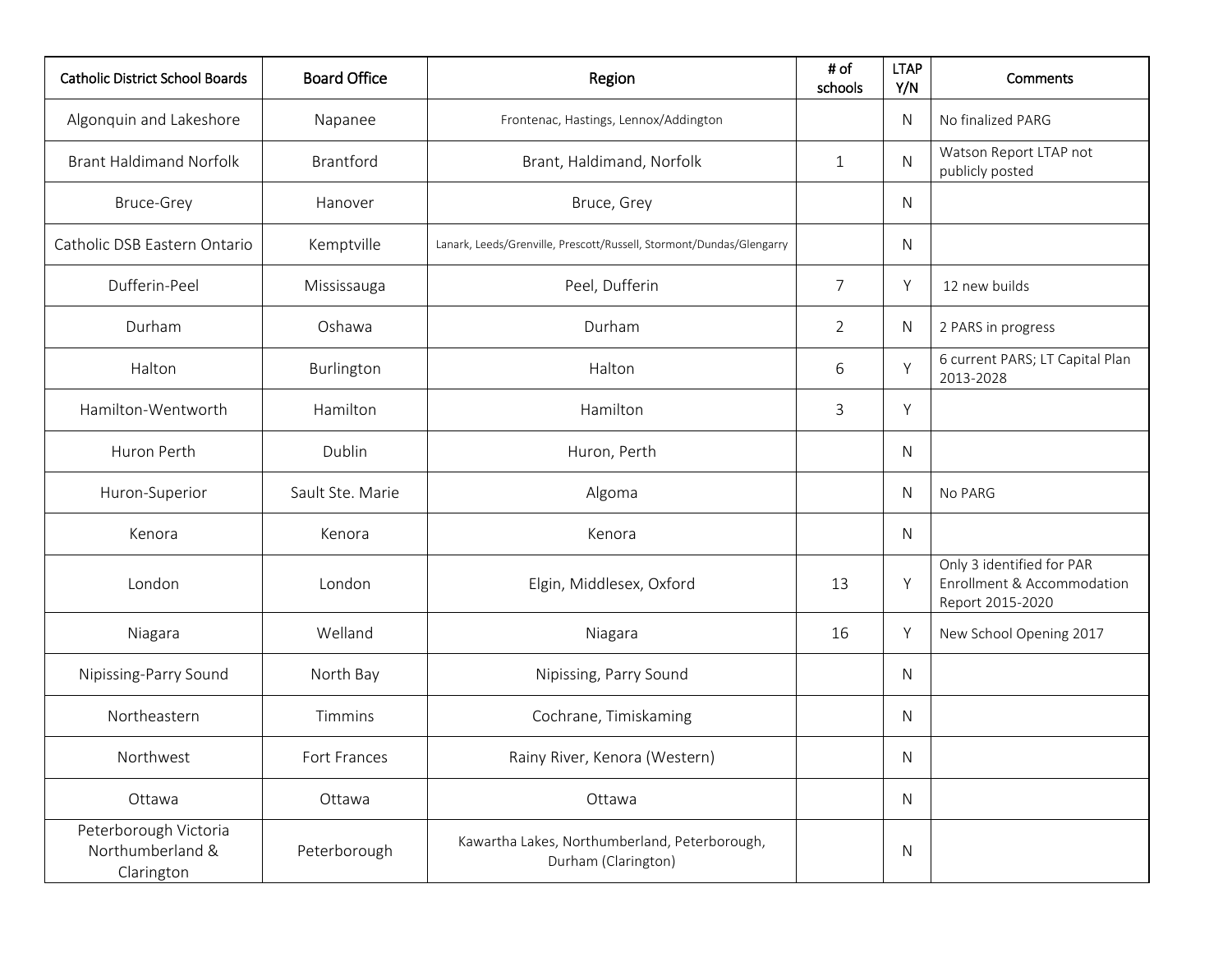| 18 boards (62%) with no public online<br>access to LTAPS |               | <b>TOTAL CATHOLIC SCHOOLS</b>    | 148            |           |                                                            |
|----------------------------------------------------------|---------------|----------------------------------|----------------|-----------|------------------------------------------------------------|
| York                                                     | Aurora        | York                             | 43             | Y         | Our Lady Peace 97% utilization<br>voted to close           |
| Windsor-Essex                                            | Windsor       | Essex                            |                | N         |                                                            |
| Wellington                                               | Guelph        | Wellington                       |                | N         |                                                            |
| Waterloo                                                 | Kitchener     | Waterloo                         | 3              | Y         |                                                            |
| Toronto                                                  | Toronto       | Toronto                          | 25             | Y         | 25-ES; Secondary schools requesting<br>additions 2014-2029 |
| Thunder Bay                                              | Thunder Bay   | Thunder Bay                      |                | N         | No PARG Update                                             |
| Superior North                                           | Terrace Bay   | Thunder Bay (Northern & Eastern) |                | ${\sf N}$ | No PARG Update                                             |
| Sudbury                                                  | Sudbury       | Sudbury                          | $\overline{7}$ | Y         |                                                            |
| St. Clair                                                | Wallaceburg   | Chatham-Kent, Lambton            | 11             | Y         |                                                            |
| Simcoe Muskoka                                           | <b>Barrie</b> | Muskoka, Simcoe                  | 11             | Y         |                                                            |
| Renfrew County                                           | Pembroke      | Renfrew                          |                | N         |                                                            |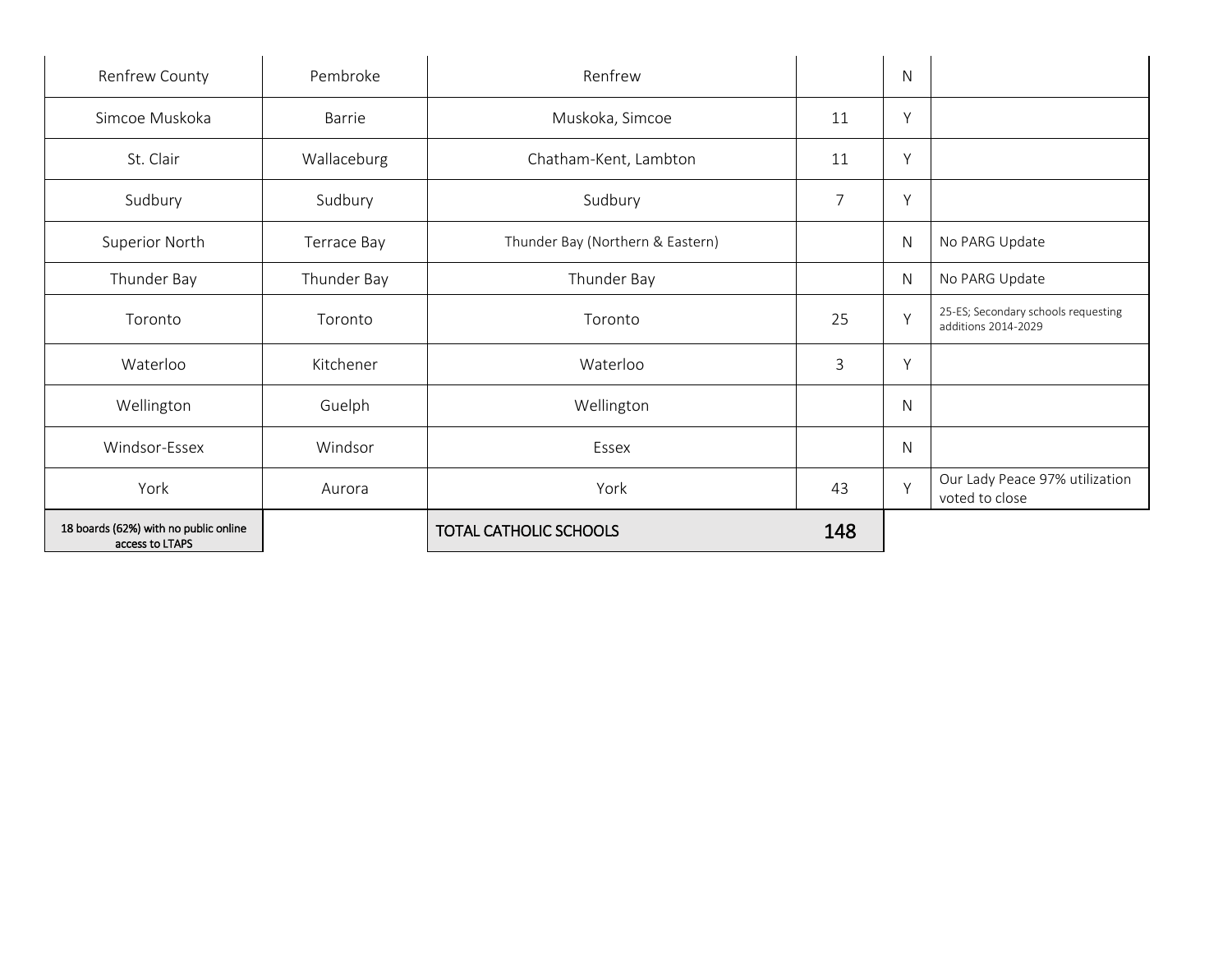| French School Boards                      | <b>LTAP</b><br>Y/N |
|-------------------------------------------|--------------------|
| CSD du Nord-Est de l'Ontario              | N                  |
| CSD du Grand Nord de l'Ontario            | N                  |
| <b>CS Viamonde</b>                        | N                  |
| CÉP de l'Est de l'Ontario                 | N                  |
| CSD catholique des Grandes Rivières       | N                  |
| CSD catholique Franco-Nord                | N                  |
| CSD catholique du Nouvel-Ontario          | N                  |
| CSD catholique des Aurores boréales       | N                  |
| CS catholique Providence                  | N                  |
| CSD catholique Centre-Sud                 | N                  |
| CSD catholique de l'Est ontarien          | N                  |
| CSD catholique du Centre-Est de l'Ontario | N                  |

# THE NUMBER OF ONTARIO SCHOOLS THREATENED WITH CLOSURE IS AT LEAST 611 \*

*\* Information was gathered from the enrollment projections of 72 Ontario school boards using the Ministry of Education's 65% utilization benchmark; the accuracy of these findings is dependent on the reliability and availability of the information in these government documents.*

Prepared for the Ontario Alliance Against School Closures by: Susan MacKenzie, Judy Keeling, Nicole Scime & Norma Duquette

March 20, 2017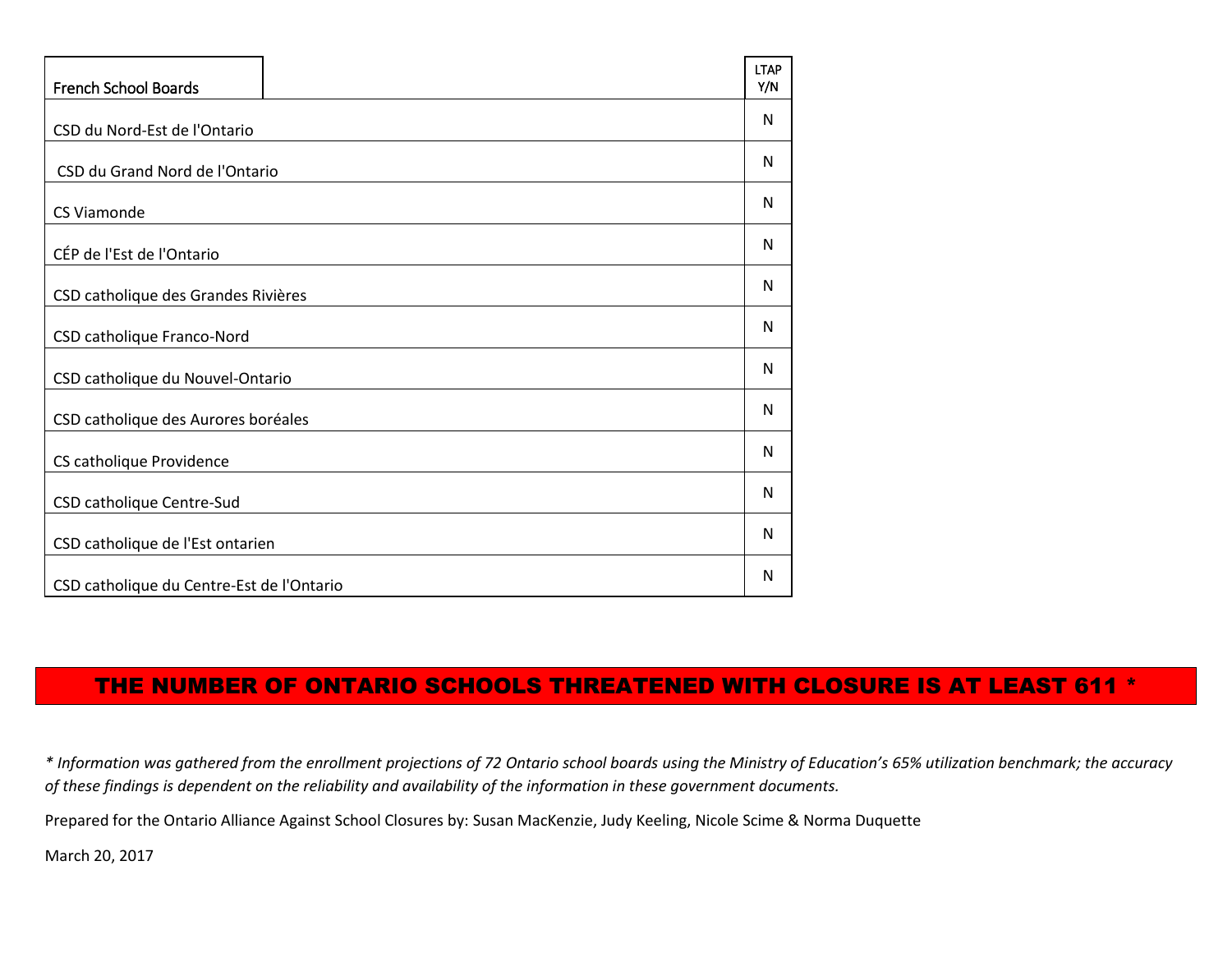## **SUMMARY**

#### LTAP - LONG TERM ACCOMMODATION PLAN

- 611 schools were identified as meeting the Ministry's threshold of 65% or less utilization based on available information
- 42 school boards (58%) did not provide public online access to their LTAP

*Information was gathered from the enrollment projections of 72 Ontario school boards using the Ministry of Education's 65% utilization benchmark; the accuracy of these findings is dependent on the reliability and availability of the information in these government documents.*

Prepared for the Ontario Alliance Against School Closures by: Susan MacKenzie, Judy Keeling, Nicole Scime & Norma Duquette

March 20, 2017

### **WHAT WE FOUND**

### INCONSISTENCIES

#### The OAASC found that:

- 58% of Ontario's school boards did not have their Long-Term Accommodation Plans available on-line to the public.
- Many school boards are not developing facility partnerships based on current PARS
- Many school boards were not respecting the distance criteria that would identify the need for a school to remain open based on current PARS as it relates to the Ministry's [Community Planning & Partnership Guideline](http://edu.gov.on.ca/eng/funding/1516/2015B9appenBEN.pdf)
- Many board websites are difficult to navigate
- Over-lapping and confusing terminology low enrollment; declining enrollment; low utilization; under-utilized

### TRANSPARENCY & PUBLIC ACCOUNTABILITY

 When calls were made to school boards requesting information on how to find their Long-Term Accommodation Plan, we were told to submit a Freedom of Information request. We stopped calling and instead noted the boards that did not provide online access to this information.

### TRENDS IDENTIFIED

- Boards are moving to single track French Immersion program schools and closing schools with over 75% utilization. Examples:
	- o The Thames Valley DSB is recommending the displacement of Sparta PS **(at 79% capacity)** students to relocate them to an elementary school in another community so the school facility can become a single-track French Immersion program